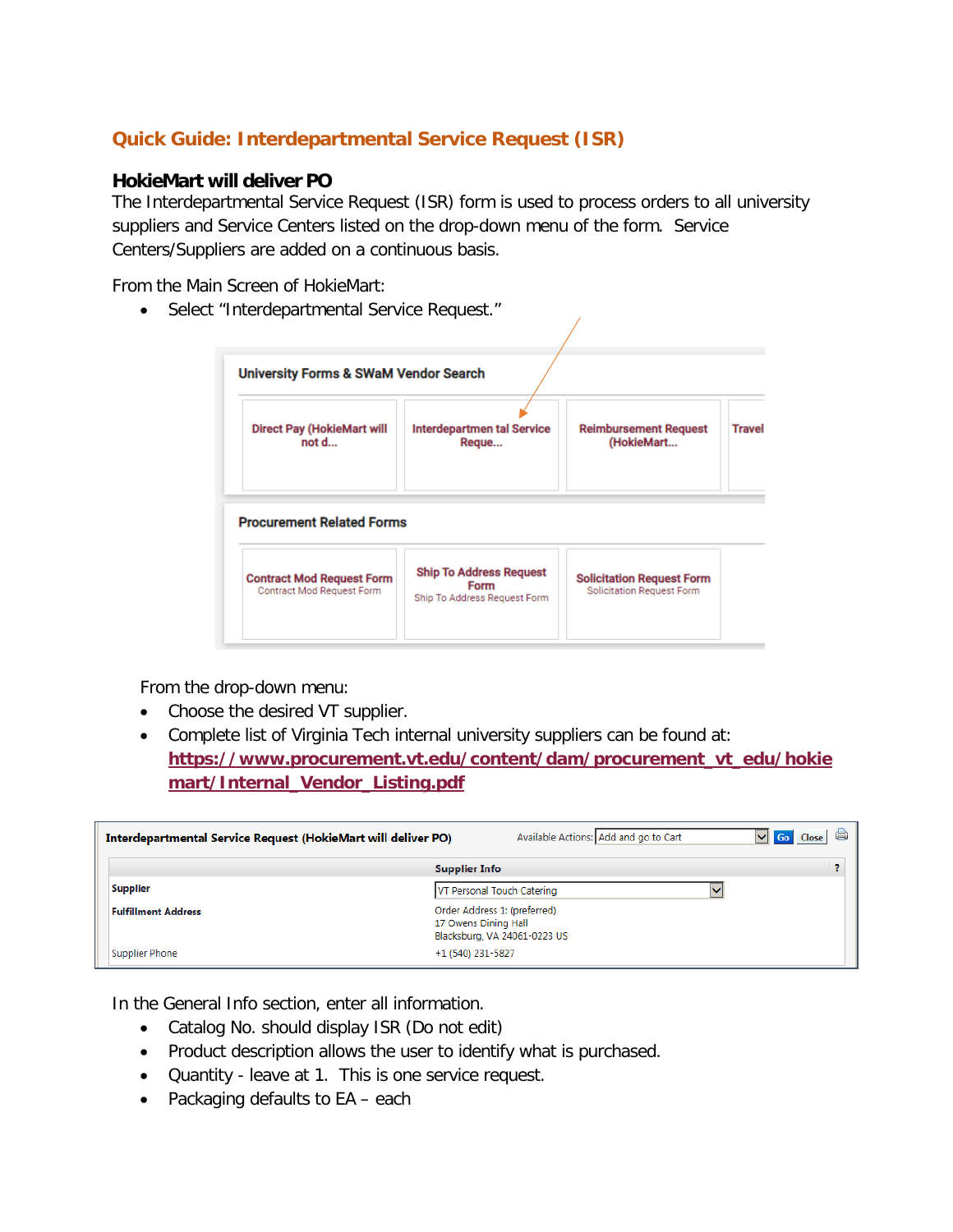• Estimated Price – enter how much you think the request will cost

|                                  | <b>General Info</b>                                                                                                                                                 |  |
|----------------------------------|---------------------------------------------------------------------------------------------------------------------------------------------------------------------|--|
| <b>Non-Configurable Fields</b>   |                                                                                                                                                                     |  |
| <b>General Info Instructions</b> | Use this form for Interdepartment Service Requests. Include a general description of the<br>goods or services you are requesting in Product Name/Description field. |  |
| <b>Form Type</b>                 | Interdepartmental Service Request (HokieMart will deliver PO)                                                                                                       |  |
| <b>Catalog No.</b>               | <b>ISR</b>                                                                                                                                                          |  |
| <b>Product Description</b>       |                                                                                                                                                                     |  |
|                                  |                                                                                                                                                                     |  |
|                                  | 254 characters remaining<br>expand   clear                                                                                                                          |  |
| Quantity                         |                                                                                                                                                                     |  |
| <b>Packaging (UOM)</b>           | EA - Each<br>$\ddot{\phantom{1}}$                                                                                                                                   |  |
| <b>Estimated Price</b>           | 0.00                                                                                                                                                                |  |

• Complete the "External Notes" portion of the form. If this portion is not completed, error messages will appear and the user cannot submit the PR. All areas are required.

|                                   | <b>External Info</b>                                        |                |              | 2    |
|-----------------------------------|-------------------------------------------------------------|----------------|--------------|------|
| <b>External Info Instructions</b> | Include additional instructions under External Notes below. |                |              |      |
| <b>Service Required by:</b>       | F                                                           |                |              |      |
|                                   | mm/dd/yyyy                                                  |                |              |      |
| Department:                       |                                                             |                |              |      |
| <b>Building / Room:</b>           |                                                             |                |              |      |
| <b>Contact Name:</b>              |                                                             |                |              |      |
| <b>Contact Phone:</b>             |                                                             |                |              |      |
| External Notes (1000 char)        |                                                             |                |              |      |
|                                   |                                                             |                |              |      |
|                                   |                                                             |                |              |      |
|                                   |                                                             |                |              |      |
|                                   | 1000 characters remaining                                   | expand   clear |              |      |
| <b>External Attachments</b>       |                                                             |                |              |      |
| add attachment                    |                                                             |                |              |      |
|                                   |                                                             |                | <b>Total</b> | 0.00 |
|                                   |                                                             |                |              |      |

• If attachments are necessary, Click "add attachment."

Browse and attach any document(s) that need to be sent with the ISR. These attachments must be done as **External Attachments**.

• Close the attachment box. The attachment name will appear in the box.

From the Available Actions drop-down menu:

- Click Add and go to Cart
- When finished shopping click Save and Close

User will now be in the Main Screen of HokieMart. Click on the shopping cart icon in the upper right-hand corner of the screen to access the draft cart.